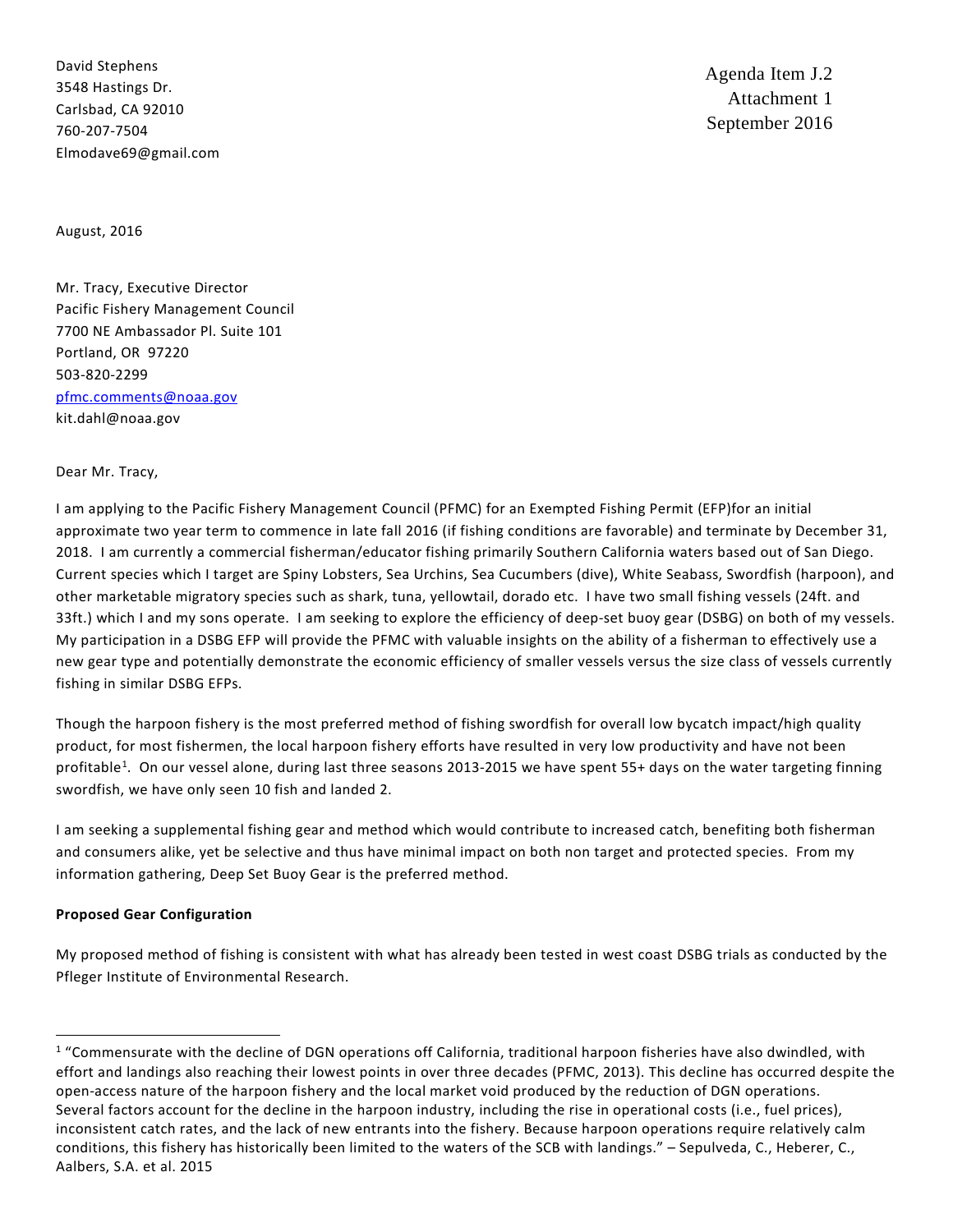Each vessel will use 10 sets of Deep-Set gear consisting of 2 hooks per set. Each vertical down line will have a minimum 3 kg weight lead weight at the bottom that minimizes slack in the line and maintains the gear in a vertical orientation. Two leadered baited hooks will be attached to the vertical line, with one hook at approximately the 200-250m depth range and the other will be in the bottom at 300-350m depth range. All hooks will be fishing below the thermocline (approximately 90 meters depth, above which many non-targeted and protected species forage). Each set of DSBG will use 16/0 or 18/0 circle hooks with squid or mackerel bait, or artificial baits, and target swordfish and other marketable highly migratory species.

Each vertical down line will have an array of floatation buoys and radar/flag markers at the water surface, including a "strike indicator" float. A strike indicator is used so that each vessel can continually monitor and identify when a set of gear is hooked to a fish (or other species) and allow for the immediate gear servicing upon a strike. This allows a quick release of nonmarketable and protected species, avoiding long-term or serious injury, and allows the marketable product to be landed more quickly in a fresher and pristine condition. Quick retrieval of the gear will be facilitated by the use of a deck mounted hydraulic reel.

# **Proposed Area and Effort**

Fishing with the DSBG is proposed to occur mostly in Federal waters of the Southern California Bight (SCB). Deployment or retrieval of DSBG will occur during the day (1 hour prior to sunrise to 1 hour after sunset) only. Fish will not be transferred to or from the vessels operating under this permit. Fish caught by other authorized HMS gears (e.g. harpoon) on the same vessel, will be kept separate and distinct for reporting and landings receipts. Each vessel will only retain fish caught on gear it has deployed, tended and retrieved. All efforts will be made to avoid gear conflicts with other commercial and recreational fishing in the SCB, but given the large area that the SCB encompasses, gear conflicts are not anticipated.

Assuming the PFMC recommends that NMFS issue an EFP in response to my application in September 2016, I request a level of effort of up to 25 days per year per vessel, with a maximum of 10 sets of gear deployed simultaneously per day for the remainder of 2016. Allowing for time to purchase and install gear, and given that water conditions may not be favorable for swordfish in late fall 2016, I may not be able to make any sets in 2016, but would prefer the option to make sets if possible. For 2017 and 2018, I request a level of effort of up to 100 days per year per vessel, with a maximum of 10 sets of gear deployed simultaneously per day.

# **Active Tending of Gear and Data Collection**

Each vessel will deploy 10 sets of gear and continually monitor the gear for strike indication while also potentially conducting traditional harpoon fishery practices on the same trip; scanning for swordfish finning on the surface. Dependent upon favorable weather and ocean conditions, having the option to search for 'finning' swordfish to harpoon while remaining within 4 nautical miles of set buoy gear, will contribute to the economic viability of the trips while not compromising active tending of the DSBG. By using only 10 sets of gear per vessel, effective tending of the gear can be conducted. Deep-set buoy gear will be deployed as quickly as possible, and upon detection of a strike, will be retrieved as quickly as possible. This will increase the chance of timely retrieval of a live catch in order for success of fresh harvest or vibrant live release of unmarketable nontargeted and protected species. Vessel crew and captain will actively tend all DSBG gear at all times, and will maintain the gear within sight (typically within 2-4 nautical miles of the gear) of the fishing vessel, while using high power binoculars to watch the strike detection buoys. From discussions with current EFP vessel captains, some have encountered multiple fish days on the buoy gear and or seen/harpooned finning fish at same time within the proximity of the gear. From my own experience of being a crew member aboard when this has happened I can attest that there was no gear conflict or ineffectiveness of fishing/monitoring the gear.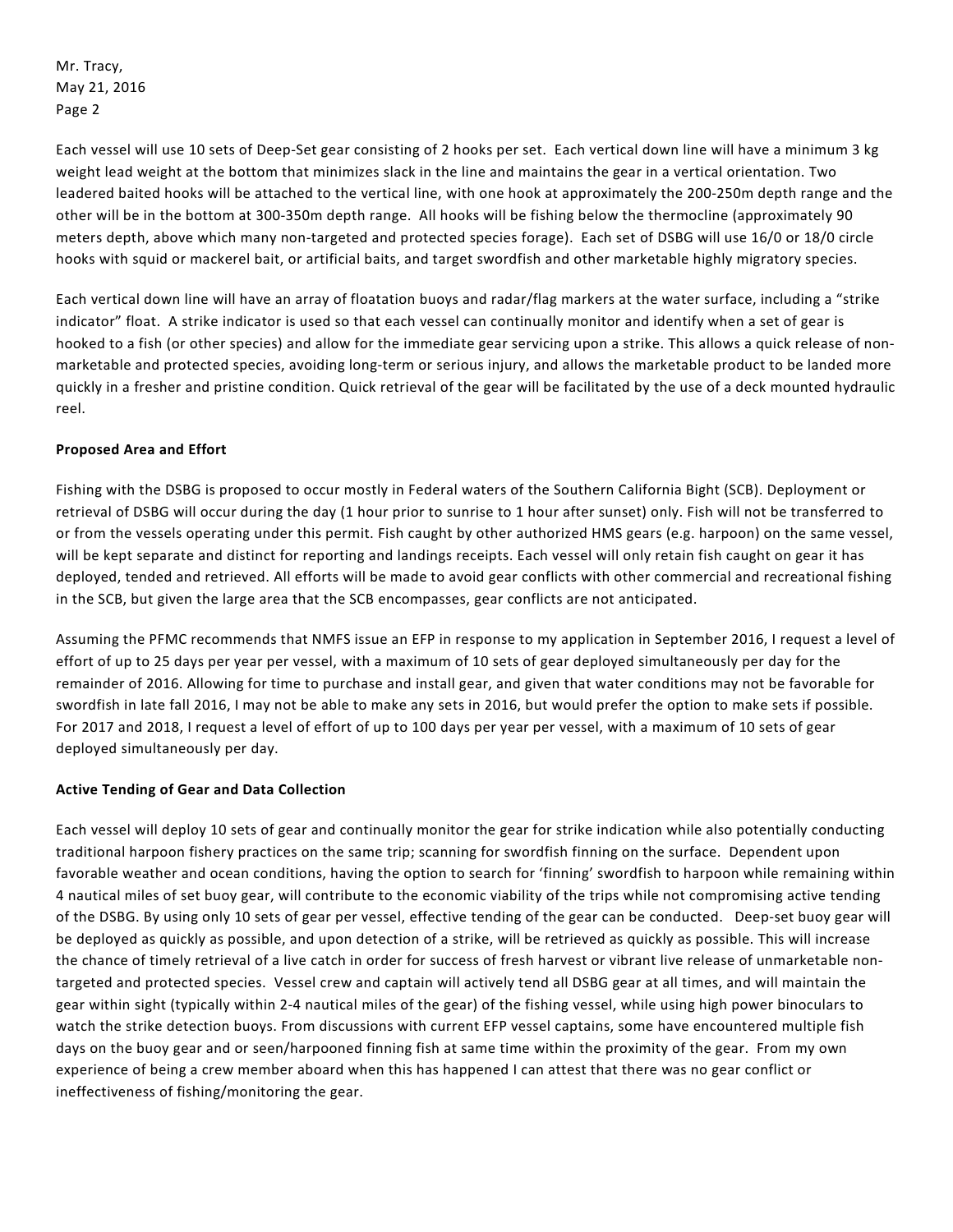Any potential rare interactions with protected species will be released quickly with minimal injury or harm. I intend to follow all guidelines or conditions imposed as requirements of an EFP issued by NMFS, including but not limited to, protected species handling training and applying animal resuscitation techniques.

Each time gear is set and retrieved observable data of but not limited to: time, location, surface conditions, SST, bottom depth, and depth of baits will be recorded in a computer based program/table. By continuously tending the gear, data can be analyzed and evaluated for patterns of optimal conditions for targeted species thus reducing the chance of by-catch or unmarketable species. As with all fisheries, any logbook documentation will also be recorded and submitted as per requirements of associated management agencies.

I will maintain the fishing gear catch and effort data , and associated trip cost data, in a computer based program/table and submit the preliminary and final reports to the PFMC in accordance with the schedule included in the PFMC COP 20 and any associated terms and conditions applied by NMFS.

# **Economic Impacts**

This will be a far contrast and much more target species selective process than two of the current methods (Drift Gillnet and Longline) of fishing for swordfish and HMS pelagic species. 2 hooks per set x 10 sets = 20 fish maximum potentially, but realistically an average harvest might be one-fourth of that which will hopefully be enough to sustain both a small fishing vessel and the fishery as well due to a smaller more selective harvest. This will allow for a low environmental impact and potential economic viability for small vessel fishing operations.

According to the Pfleger Institute of Environmental Research (PIER):

*"Based on trip expenses calculated in 2014, swordfish fishers using a two-person operation (captain and one crew member) had average trip expenses around \$500/day. With the capture and sale of one average sized swordfish (200-pound dressed weight) at the average market price of 2014 (\$8.75), the 2-person operation could result in a net gain of \$1,250/day. Given that PIER and cooperative fisher catch rates ranged from 0.6 to 1.75 swordfish/day in 2014, we propose that deep-set buoy gear can be profitable."* 

Local markets and processors (e.g. Catalina Offshore Products, Santa Monica Seafoods) in Southern California have shown a high interest in DSBG swordfish and other marketable HMS species. Any potential catch of Pacific bluefin tuna will be within any fishery annual catch limits established by NMFS in accordance with international and domestic obligations. I hope to have comparable catch rates to the ongoing DSBG EFPs (1-2 swordfish per day, and associated other marketable HMS species) and supply fish at similar ex-vessel price levels (\$8-12 per pound for swordfish) to local restaurants, wholesalers, and seafood processors.

I have sufficient economic reserves to outfit each vessel with a full complement of DSBG (minimum of 10 sets of gear) and a hydraulic reel. Initial costs for gear purchase for each vessel are estimated at \$8000.

# **Observer Coverage and Monitoring**

Though the DSBG trials to date have proven to be very low impact on non-targeted and protected species, independent observer coverage can be accommodated to conduct monitoring activities of possible protected species interactions. If observer coverage is required, then daily costs could increase by upward of an estimated \$500 per day unless grant funding is available and factored in which could help offset those costs. I am aware that the National Marine Fisheries Service currently has limited funds to offset a portion of the daily observer costs, but that this funding is not guaranteed to continue. Adding observer cost to the daily expenses could lead to lower margin of potential profitability. Given the demonstrated performance of the DSBG to minimize protected species interactions, and given the potential economic costs of observer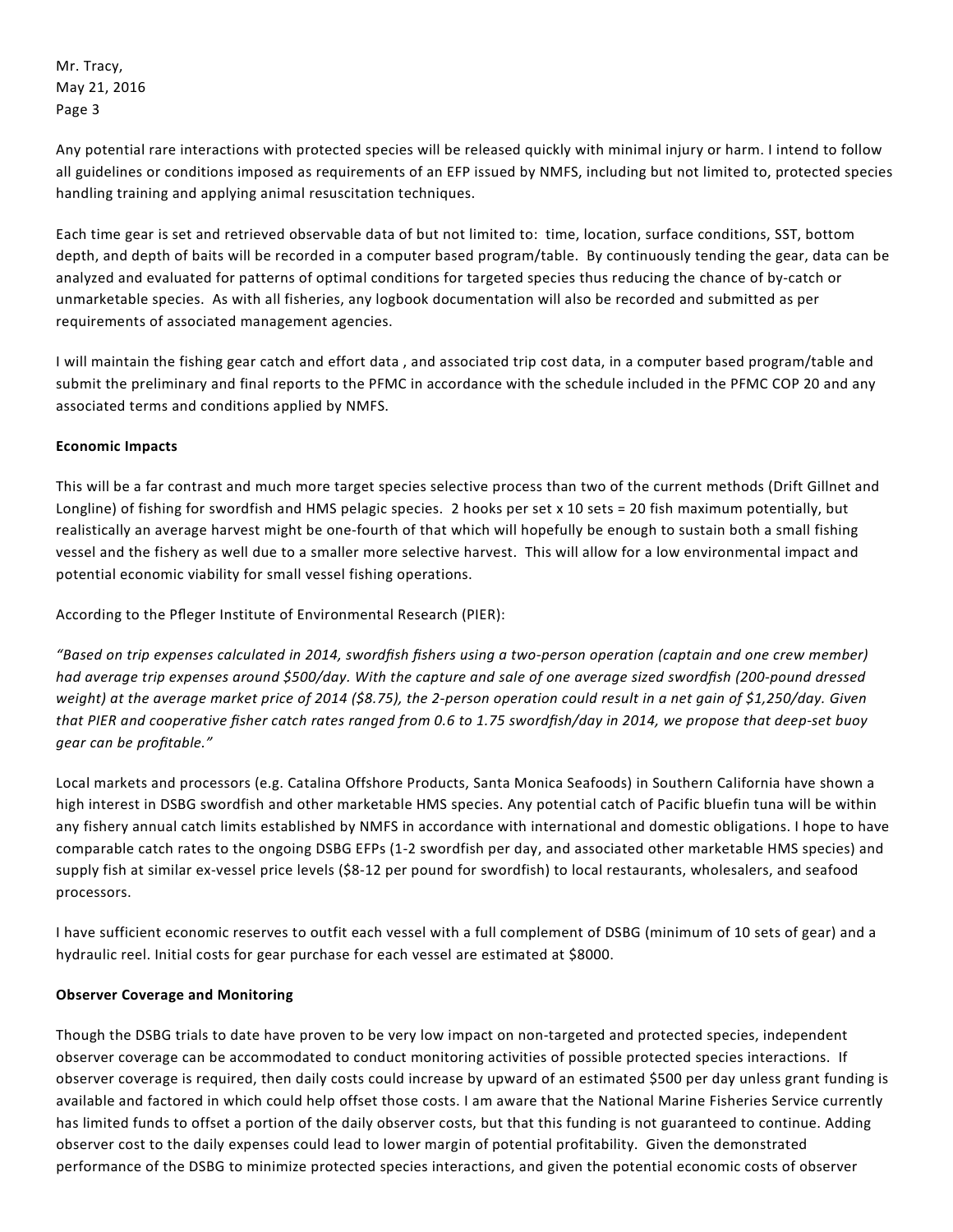placement affecting overall profitability, I propose an observer coverage level of no more than 50% of the trips that use DSBG. I am requesting a 50% coverage rate based upon demonstrated performance of the DSBG that minimizes a threat to protected species and reduces bycatch as has already been reported through the fishing/catch data presented by PIER from their various vessels over the past 4 years. A reduction in observer coverage would reduce the overall cost thus helping to make a reasonable profit for cost/efforts of fishing trips. Also, I have direct experience deploying and retrieving DSBG onboard a multiday trip by the FV Gold Coast, a current DSBG EFP vessel under the PIER DSBG EFP. Additionally, one of my crew members has also made multiple trips onboard the FV Gold Coast during the past two seasons. With this direct experience with DSBG, I request the Council consider a reduced level of observer coverage. On both proposed vessels, there is adequate deck space for the observer to perform their duties safely. There is also adequate bunk space to accommodate an observer on a limited number of 1-2 day overnight trips.

# **Vessel and Participant Selection**

My two vessels, the 33 foot length F/V Tres Mujeres (USCG # 1066033) and the F/V DEA (# CF 0012 HY) operate routinely within 100 miles of shore and are limited to no more than 5 days away from port, but normally 1-2 day trips. Both vessels are currently permitted by CDFW and NMFS and have a history free of enforcement actions. These vessels will have a 2 to 3 person crew. Crew members are experienced in a variety of commercial fishing activities, and one crew member has experience handling DSBG on the current EFP fishing vessel Gold Coast. The F/V Tres Mujeres is a bit larger and of the standard inboard propulsion non-trailerable type, while the F/V DEA is an inboard/outdrive trailerable type. By having two different types of vessels a comparison can be made as to which might be more efficient in its efforts. What is more efficient, less efficient or no significant difference from one that is slower with a greater range per trip that can stay work in an area longer to one that is faster and has the ability to move up and down the coast from one port to another on a frequent basis in order to follow shorter range migratory fish. Additionally, using small short range vessels would ensure high quality catch for local market consistency.

### **Summary**

Please consider my application for an EFP for the following reasons:

- $\triangleright$  I want to use gear that is more efficient, cost effective, and is highly selective for targeted HMS species and reduces bycatch
- $\triangleright$  I want to increase the potential profitability of fishing effort for swordfish and other marketable HMS species
- $\triangleright$  Participate in the continued expansion of the DSBG alternative fishing method that was started by PIER
- $\triangleright$  Proven low-impact, target specific fishing method supported/endorsed by multiple conservancy and sport fishing groups.
- $\triangleright$  Given I have been previously applied, past 18 mo., for EFP and was not selected while others were I would like to be considered for the 2016 selection

Thank you for consideration of my application for a proposed EFP. If you have questions about my request, please contact me by phone at 760-207-7504 or by email at [elmodave69@gmail.com.](mailto:elmodave69@gmail.com)

Sincerely,

Sker

David Stephens